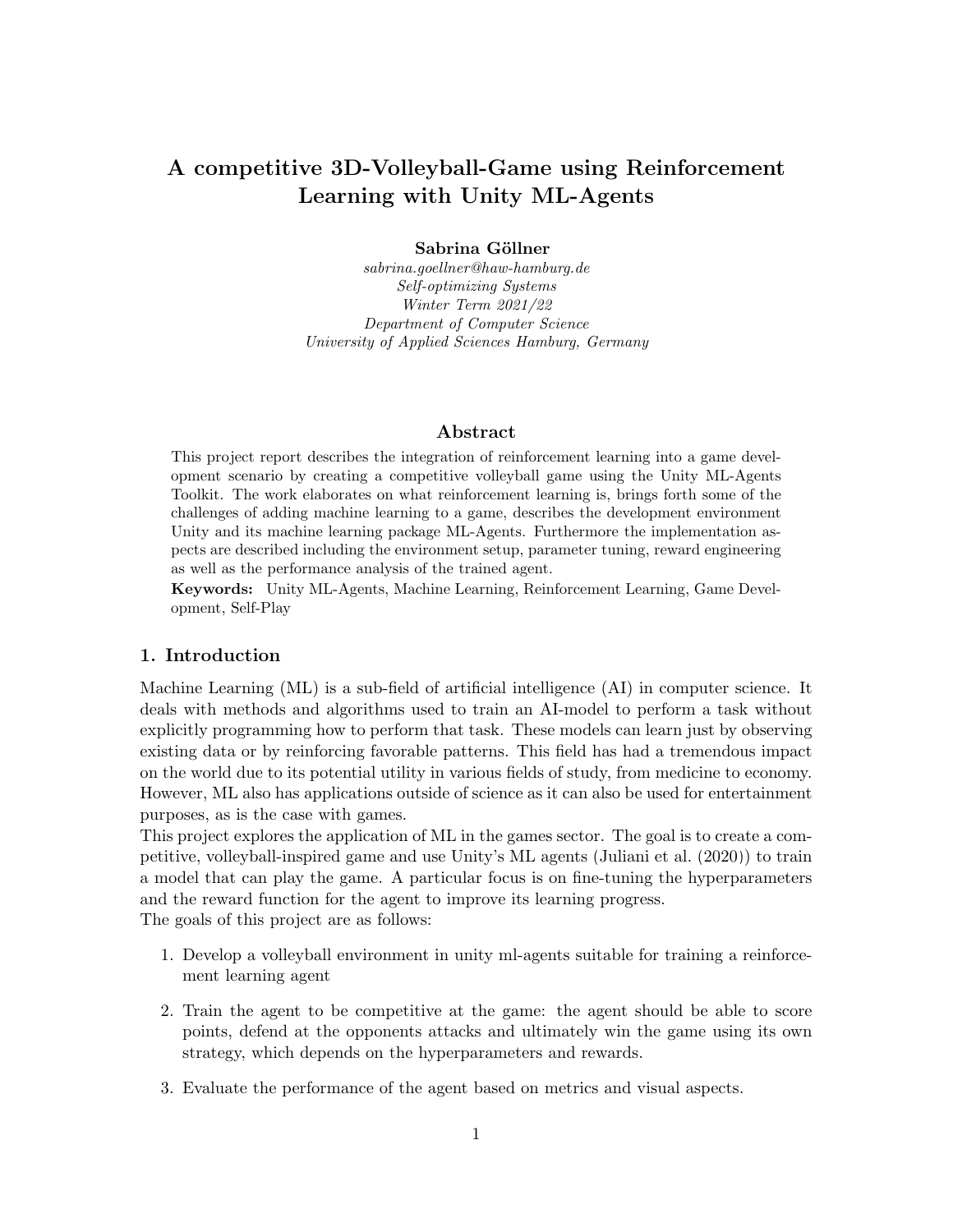This document is split into three main sections structured as follows: Section [2](#page-1-0) gives an overview of reinforcement learning, self-play and other vital concepts used in developing the game. Section [3](#page-4-0) describes the implementation process including the agents and their environment they are trained in as well as the development of the parameters finally used for the training process. Furthermore the results are described and discussed. The last section [\(4\)](#page-10-0) concludes the achievements and lessons learned though the project and gives an outlook for possible enhancements.

# <span id="page-1-0"></span>2. Background

ML contains various types of learning paradigms namely supervised, unsupervised learning as well as reinforcement learning. The naming convention of supervised and unsupervised learning is a bit misleading – it suggests that all types of learning can fit under these two categories, which is not true [\(Sutton and Barto](#page-11-1) [\(2018\)](#page-11-1)). The approach used in this project is called Reinforcement Learning (RL) and it has an entirely different approach to teaching a ML model (called agent in RL) how to perform a task.

### 2.1 Reinforcement Learning

Unlike supervised an unsupervised learning, Reinforcement learning does not use labeled examples to fit a model, nor does it use unlabeled data akin to that of unsupervised learning. RL is teaching an agent in an open-ended environment how to perform an action by rewarding wanted behavior and optionally punishing unwanted behavior. The actions to be used and when to use them are found out by trial and error and by observing the consequences of the actions in the given environment. By performing actions, the agent aims to find a behavior (policy) that gives it the highest reward. The policy is the agent's behavior function which tells the agent which action to take in the state. The agent also receives important information about its environment using observations, that get past through an ever-improving neural network, which outputs the next action the agent will take. This process gets repeated over an extended period of time to train the agent [\(Sutton and Barto](#page-11-1)  $(2018)$ .

### 2.2 PPO

This project uses the Proximal Policy Optimization (PPO) method to optimize the neural network during training. PPO is a policy gradient method and can be used for environments with either discrete or continuous action spaces. It trains a stochastic policy in an on-policy way. Also, it utilizes the actor critic method. The actor maps the observation to an action and the critic gives an expectation of the rewards of the agent for the observation given. Firstly, it collects a set of trajectories for each epoch by sampling from the latest version of the stochastic policy. Then, the rewards-to-go and the advantage estimates are computed in order to update the policy and fit the value function. The policy is updated via a stochastic gradient ascent optimizer, while the value function is fitted via some gradient descent algorithm. This procedure is applied for many epochs until the environment is solved [\(Schulman et al.](#page-11-2) [\(2017\)](#page-11-2)).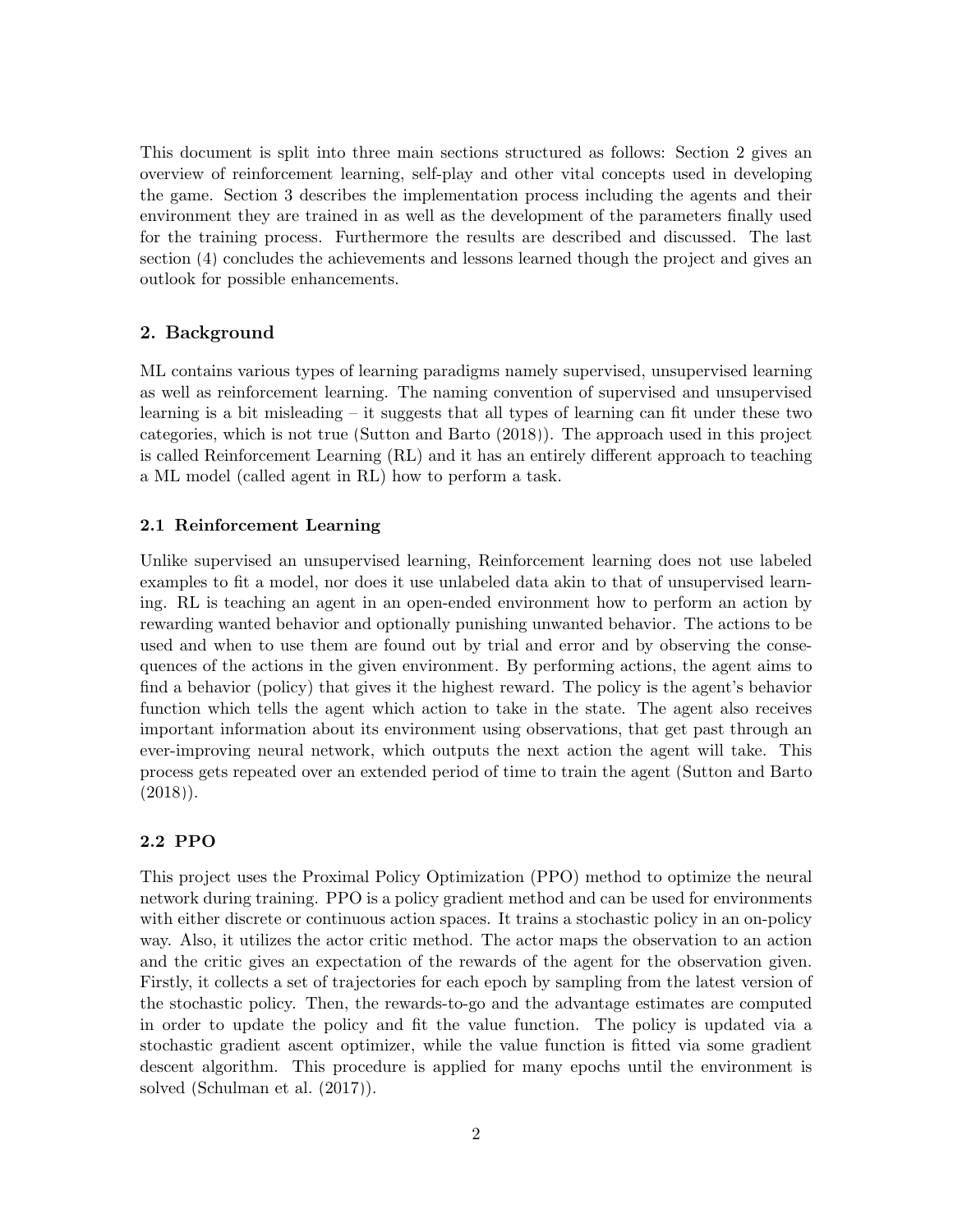# 2.3 Unity ML-Agents

Unity is a 3D development software used widely for making games and other interactive experiences. As described by [Juliani et al.](#page-11-0) [\(2020\)](#page-11-0), ML-Agents is an add-on for the existing Unity platform. It is an open source toolkit and aims to provide researchers and game developers with the ability to build complex 3D environments and train intelligent agents in them. The ML-agents toolkit consists of three main components: the agent, the environment, and available actions for the agent. Agents share their experiences during the training. Their policy must access player inputs, scripts, and neural networks through Python. For this purpose, the agent uses the Communicator to connect to the trainers through the Python API (see figure [1\)](#page-2-0).



<span id="page-2-0"></span>Figure 1: Architecture (based on [Juliani et al.](#page-11-0) [\(2020\)](#page-11-0))

# 2.4 Self Play

Giving the Agent a sufficient challenge is a common problem when using ML for adversarial play. If the opponent is too strong, then the agent will have a hard time understanding how it should play since most attempts would lead to failure. Conversely, if the agent can beat its opponent with minimal effort, it will have no reason to improve further or develop new, interesting strategies. Furthermore, one cannot assume that there will always be a human opponent at hand - apart from that, this also means an enormous effort to actively engage with the AI.

Therefore competitive self-play involves training an agent against itself. Self-play is a reinforcement learning technique used commonly in adversarial games that pits the training agent against its previous versions. After training the agent for a while, a snapshot is saved of the agent at that point. This snapshot can then be applied to the opposing player while training the agent. Furthermore, since we can choose which snapshots of the agent to save into the pool of versions to use for training, we can also ensure a balanced training environment. If we use recent iterations of the agent, both players will be of equal skill level, giving the agent the best environment for further improvement. By playing increasingly stronger versions of itself, agents can discover new and better strategies. Self-play can also combat overfitting by saving multiple snapshots of the agent [\(Cohen](#page-11-3) [\(2020\)](#page-11-3)).

It was used in famous systems such as AlphaGo and OpenAI Five (Dota 2) [\(Silver et al.](#page-11-4) [\(2017,](#page-11-4) [2018\)](#page-11-5))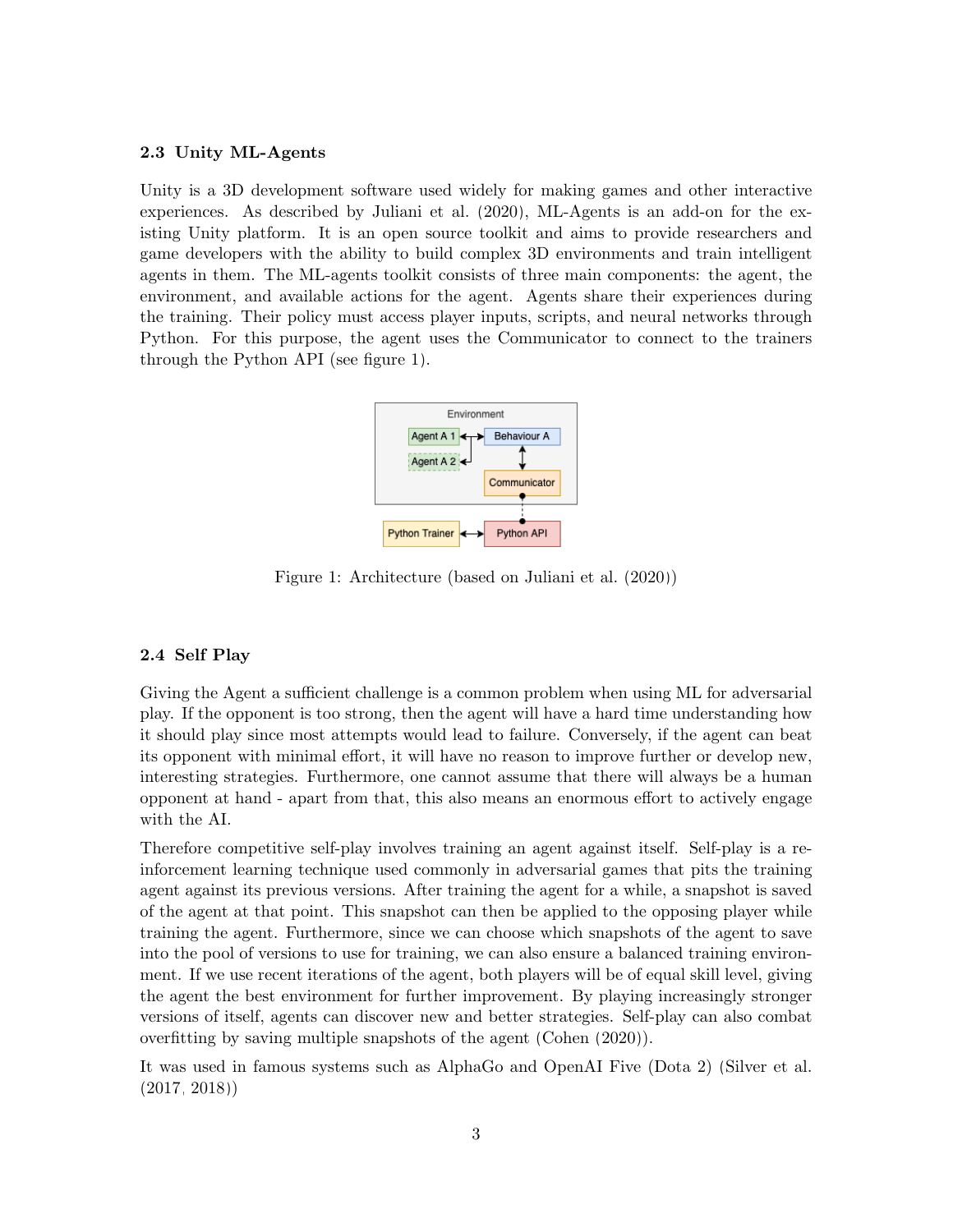### 2.5 Parallel Training

In Unity, it is possible to set up parallel training by making copies of the environment. Each simulation environment feeds data into a common training buffer, which is then used by the trainer to update its policy in order to play the game better. This new paradigm allows to collect more data without having to change the timescale or any other game parameters which may have a negative effect on the gameplay mechanics. In addition making use of asynchronous parallel environments for environments with varying step times can significantly improve sample throughput and speed up training [\(Erwin](#page-11-6) [\(2019\)](#page-11-6)).

### 2.6 Metrics

One of the metrics and possibly the most flexible one is cumulative reward. Cumulative reward shows how much reward the agent was given during one attempt (also referred to as an episode in the ML-agents package) [\(Juliani et al.](#page-11-0) [\(2020\)](#page-11-0)). However, the cumulative reward as a metric fails in specific self-play scenarios. Since self-play involves the agent playing against recent iterations, the players will be equal in skill most of the time, leading to many games ending in a tie. The agent might be improving, but it is not reflected in an increase in cumulative reward.

ELO The ELO rating system is a metric to observe in a self-play environment. It considers each player's relative skill level and is commonly used in ranking chess players or sports teams and it can also be used to predict the outcomes of matches. As the model improves during self-play, the ELO rating also increases [\(Juliani et al.](#page-11-0) [\(2020\)](#page-11-0)). There are many methods for calculating ELO rating and the following will outline one of these methods: Given two arbitrary players' ELO scores  $R_A$  and  $R_B$ , calculate each players' expected result. This value ranges from 0 to 1, with 0 meaning defeat and 1 meaning victory. The expected result for player A would be:

$$
E_A = \frac{1}{1 + 10^{(R_B - R_A)/400}}
$$

Once the game between players A and B has been concluded, compare the expected results to the actual result (which is either 0 or 1 for a loss or win respectively). Adjust each player's ELO rating with the following formula:

$$
R'_A = R_A + K(S_A - E_A)
$$

Here,  $S_A$  is the actual result of player A. K is a constant that determines the rate at which ELO changes per game played. This value is adjusted to fit the game best. A common value used in chess is  $K = 32$  [\(Aversa](#page-11-7) [\(2019\)](#page-11-7)).

However, in the case of ELO, the rating on its own does not give any substantial information about the performance of the model since it is not referencing anything  $-$  it is a relative metric. Given some arbitrary ELO rating, that rating is only useful after the respective model has been observed and its performance evaluated by a real person.

Episode Length The length of each episode is also a useful metric for determining the performance of a model, but it requires proper domain knowledge before it can be interpreted. Using the game of this project, an increase in episode length signifies an im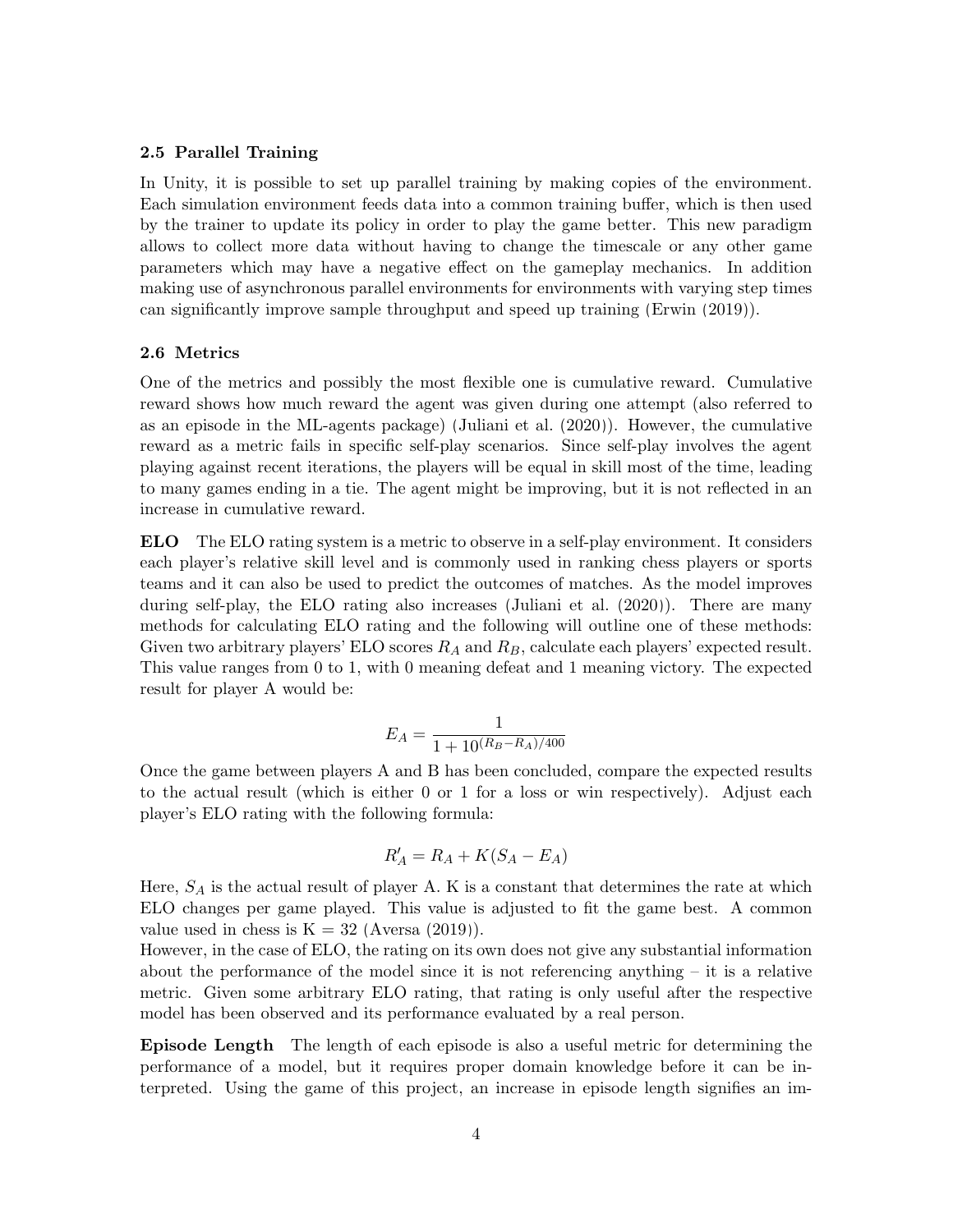provement in the model, since that means the players can keep the ball in play for longer. However, examining real life professional volleyball, each individual point is determined rather quickly – it does not take noticeably longer for a point to be earn at higher levels of play, as opposed to beginner or intermediate levels. Knowing this, it is important to consider if this also applies to our volleyball game. Perhaps as the model improves, the total length of each episode will still stay the same. An increase in episode length might not also mean the model is improving. Consider a model that is learning how to push a box to some specific location. At the start of training, the model will struggle with completing this task and the episodes will be long. Conversely, as the model trains and improves, they will complete their task faster and faster.

# <span id="page-4-0"></span>3. Implementation Details

The implementation in this project is built with Unity in a 3D Environment and makes use of the features mentioned in section before. The Implementation process itself consisted of several goals:

- 1. RL-Environment setup: Creating the game itself, set all parameters of the environment and build up a working system.
- 2. Hyperparameters: Setting and tuning the hyperparameters of the setup for optimal training, also the number of environments in unity to speed up training process.
- 3. Reward engineering: fine-tuning the reward function so that the agent plays strategically and adapts behavior to win the game.

In the following, their implementation is described.

# 3.1 RL-Environment Setup

The setup of the game itself is as follows: The game environment is a large rectangular room with a small green wall in the middle, that acts as the net in volleyball. Two player characters (agents) are placed on either side of the net an equal distance away. They can only move around on their side of the net. A ball is set in play that both players (agents) can interact with.

The goal of volleyball is to play the ball in a way that it touches the ground on the opponent's side of the court and scores a point for the player. Another goal is also to ensure that one's own side of the court is protected from the attempts of from the opponent's attempts to score a point. A goal was visually marked by coloring the floor in the color of the winner. The figure [2](#page-5-0) shows the basic setup: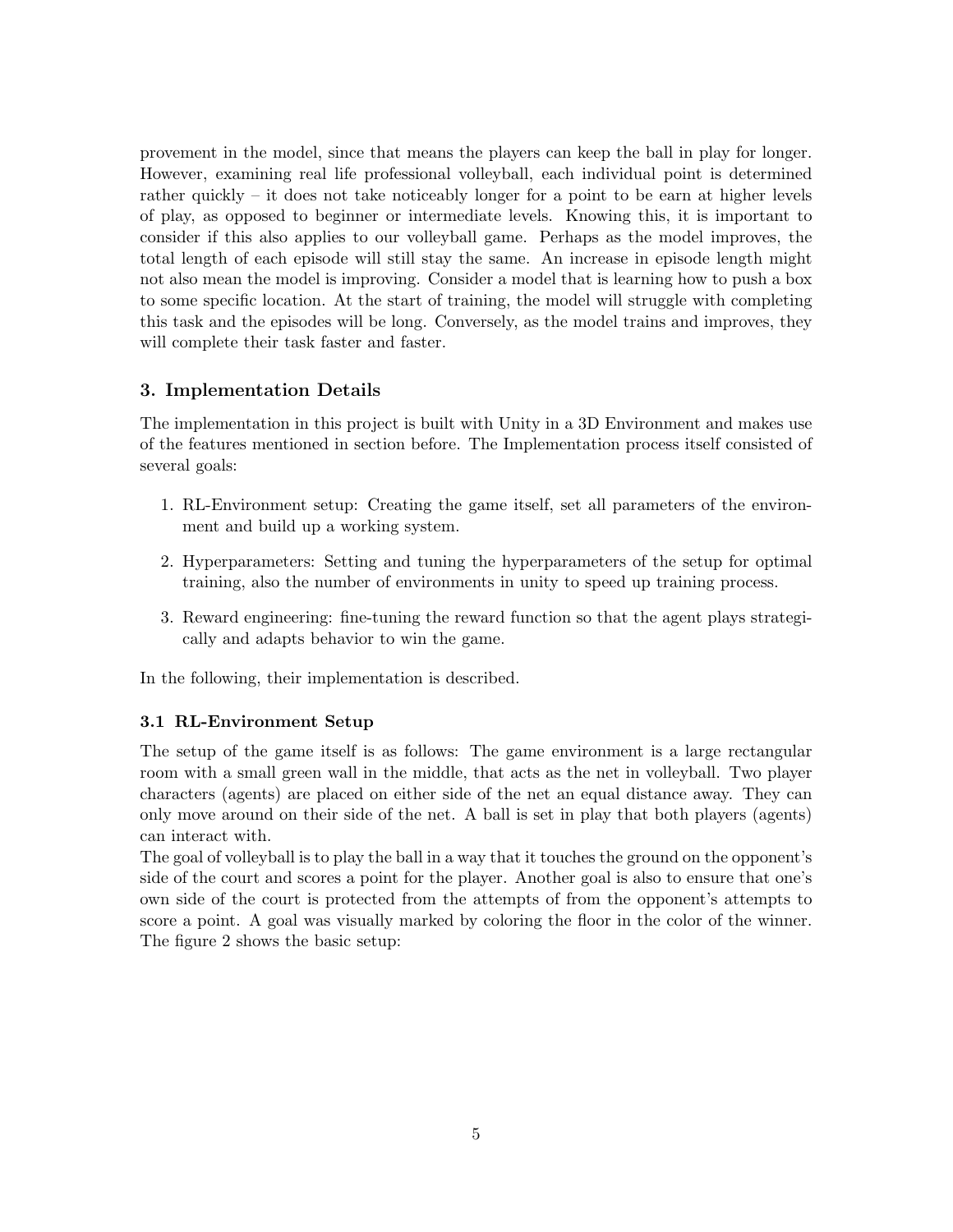

Figure 2: Image of the Environment and the agents in Unity

# <span id="page-5-0"></span>3.1.1 Observation Space

Observations are how the agent 'perceives' its environment. In ML-Agents, there are 3 possible types of observations: Vectors, Raycasts or camera input.

Vectors provide "direct" information about our environment (e.g. a list of floats containing the position, scale, velocity, etc of objects). In this project, the vector observations were used for simplicity reasons. The goal is to include only the observations that are relevant for making an informed decision about how the agent should act.

After some testing, this setup was found useful for observations:

- Agent's y-rotation [1 float],
- Agent's x,y,z-velocity [3 floats],
- Agent's x,y, z-normalized vector to the ball (i.e. direction to the ball) [3 floats],
- Ball's x, y, z-velocity [3 floats],

This is a total of 11 vector observations. It should be noted, that that the goal was not to replicate a real world volleyball scenario since these observations won't make sense. It would be very unlikely for a player to 'know' these direct values about the environment.

# 3.1.2 Action Space

The action space defines the set of possible actions an agent can perform during training. At a high level, the ML-Agents "Decision Requester" will select an action for the agent to take. In Unity these sets are called 'branches'. In this scenario we have 4 branches: Two for moving along the x and z axis, one for rotation and one for jumping.

- No movement, move forward, move backward
- No movement, move left, move right
- No rotation, rotate clockwise, rotate anti-clockwise
- No Jump, jump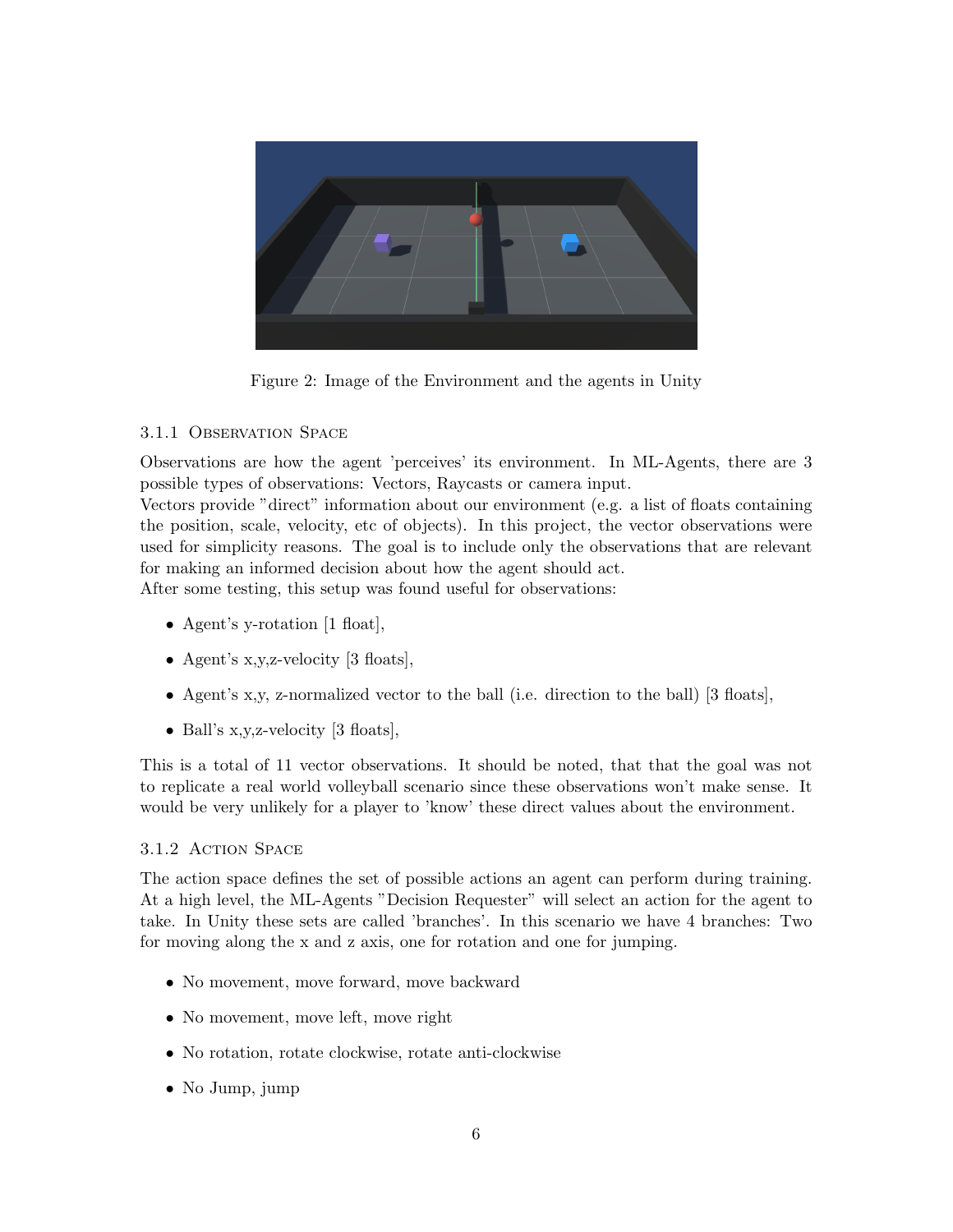### 3.2 Hyperparametertuning

The next step was setting up the hyperparameters of the setup for optimal training. Also the number of environments in unity play an important role to speed up the training process and the self play parameters.

### 3.2.1 CONFIGURATION

In ML-Agents there is the possibility of setting configurations to optimize the training process: These parameters are seperated into general confgurations, network configurations, hyperparameters, ppo-specific configurations, and self play configurations.

General Settings The agent was trained for a max\_steps-size of 20 million using 5 model checkpoints to keep through the whole training run.

The time horizon was set to 1000 to be large enough to capture all the important behavior within a sequence of an agent's actions. This is collected per-agent before adding it to the experience buffer.

Hyperparameters The buffer\_size, which corresponds to how many experiences should be collected before doing any learning or updating of the model, was set to 20480. It was recommended to be multiple times larger than batch\_size, which was set to 2048. Typically a larger buffer\_size corresponds to more stable training updates. The learning\_rate defines the strength of each gradient descent update step. For reasons of training stability this value was decreased to 2e-4. According to the recommendations of the documentation, the learning rate schedule was first set to linear, which decays learning rate until max\_steps so learning converges more stably. Since this did not lead to training improvement, the learning rate was constantly kept the same during the whole run.

Network settings In the network are 2 layers present, which is suitable for moderate problems. The number of units in each of these fully connected layers of the neural network was set to 256. Since we have more interactions between the observation variables, this was increased. The encoder type, for encoding visual observations was set to simple, which uses a simple encoder which consists of two convolutional layers with a kernel size of 20x20.

**PPO-specific configuration** The beta-value, the strength of the entropy regularization, which ensures that agents properly explore the action space during training, was set to 3e-3, since this lead to slowly decreasing entropy alongside increasing reward. epsilonvalue influences, how rapidly the policy can evolve during training. Setting this value to a smaller value of 0.15 resulted in more stable updates, but also slowed down the training process. The regularization parameter lambd was decreased to 0.93 for a more stable training process.

Rewards The parameters here allow the developer to tune the balance between intrinsic and extrinsic-reward signal strengths. Extrinsic rewards signals are the reward signals set up by the developer and are specific to the model being trained and its environment. For example, an extrinsic reward signal in volleyball would be scoring a point or properly serving the ball over the net. The both variables set here were first the factor by which to multiply the reward given by the environment (1) and second, the gamma-value (discount factor), for how far into the future the agent should care about possible rewards. Since the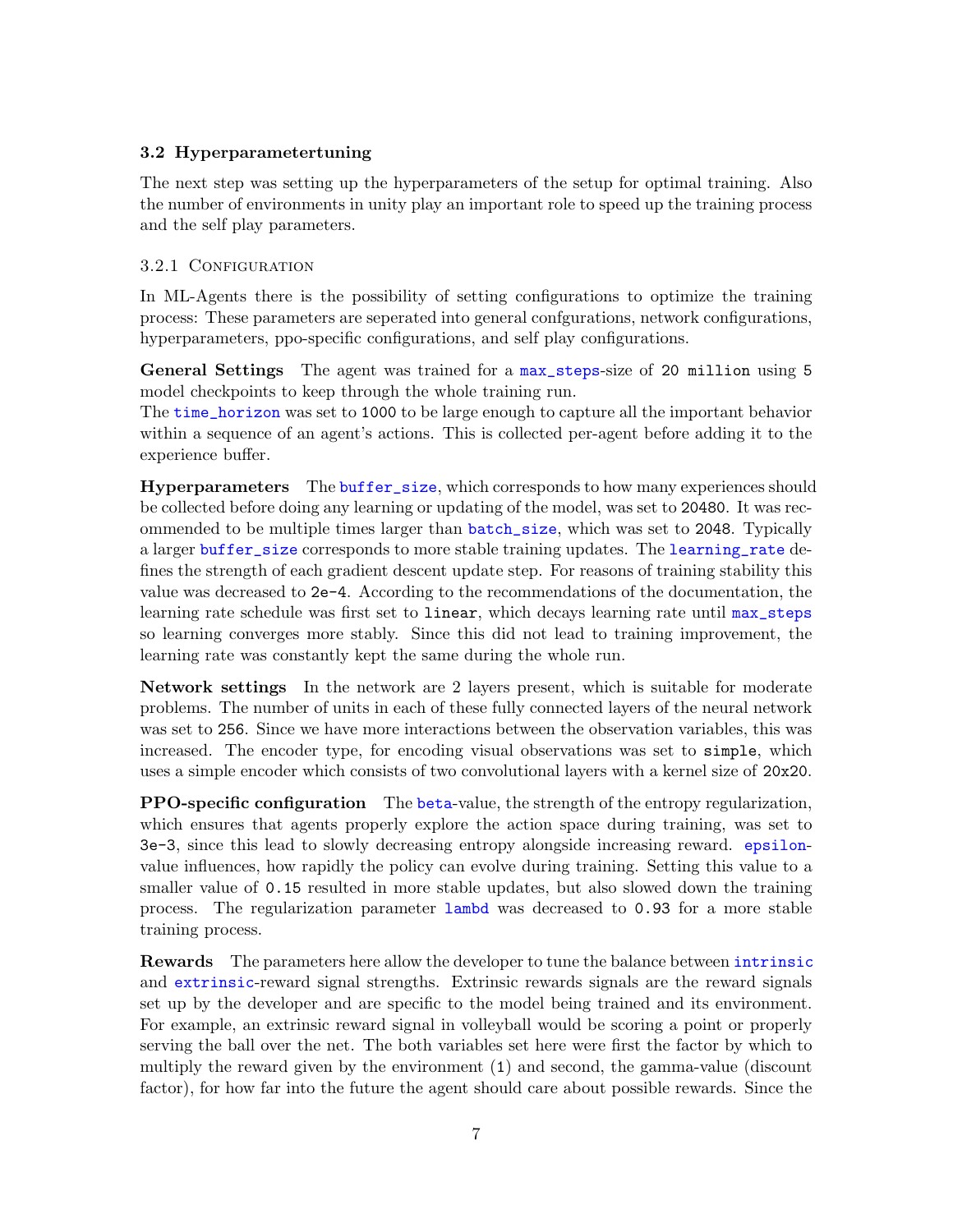agents in this scenario should be acting in the present in order to prepare for rewards in the distant future, this value was set to maximum (0.99).

Since intrinsic rewards (curiosity) are only needed in sparse rewarded environments, this was not included here.

Self-play parameters The final aim and objective of this project was to train *competitive* agents that are rewarded for winning. Therefore the self play parameters (introduced in section [2\)](#page-1-0) played an important role for the configurations. In this section this will be dealt with in more details:

To throw the ball over the net, the agent must take into account the trajectory of the ball flying from the opponent, and make an adjustment to the angle and speed of the flying ball, taking into account environmental conditions (gravity). However, as already mentioned considerations for a suitable opponent are not trivial therefore self play was taken into account. From looking at the setup in figure [2](#page-5-0) the blue cube (right) is the defined as the learning agent, and the purple (left) is defined as its fixed policy opponent.

Additionally setting the save\_steps parameter, a snapshot of the learning agent's existing policy was taken. Up to 10 snapshots will be stored in the window parameter. When a new snapshot is taken, the oldest one is discarded. These past versions of itself become the 'opponents' that the learning agent trains against. Every 10000 steps, the opponent's policy was be swapped with a different snapshot (swap\_steps). The snapshot is sampled with a probability of 0.5 (play\_against\_latest\_model\_ratio), that it will play against the latest policy (i.e. the strongest opponent). This helps to prevent overfitting to a single opponent playstyle.

**Parallel Environments** At the beginning 10, then 20 and then 50 copies of the environment were used. After successful testing, 100 parallel environments were used in the end to actually reduce the training time by half (from 16 training hours to 8 training hours).

### 3.3 Reward Engineering

In reinforcement learning, the reward is a signal that the agent has done something right. The better the reward mechanism, the better the agent will learn. In Unity it is possible to allocate rewards to an Agent by calling the AddReward() or SetReward() methods on the agent. The reward assigned between each decision should be in the range  $[-1,1]$ . Values outside this range can lead to unstable training. This information was considered during the reward engineering process.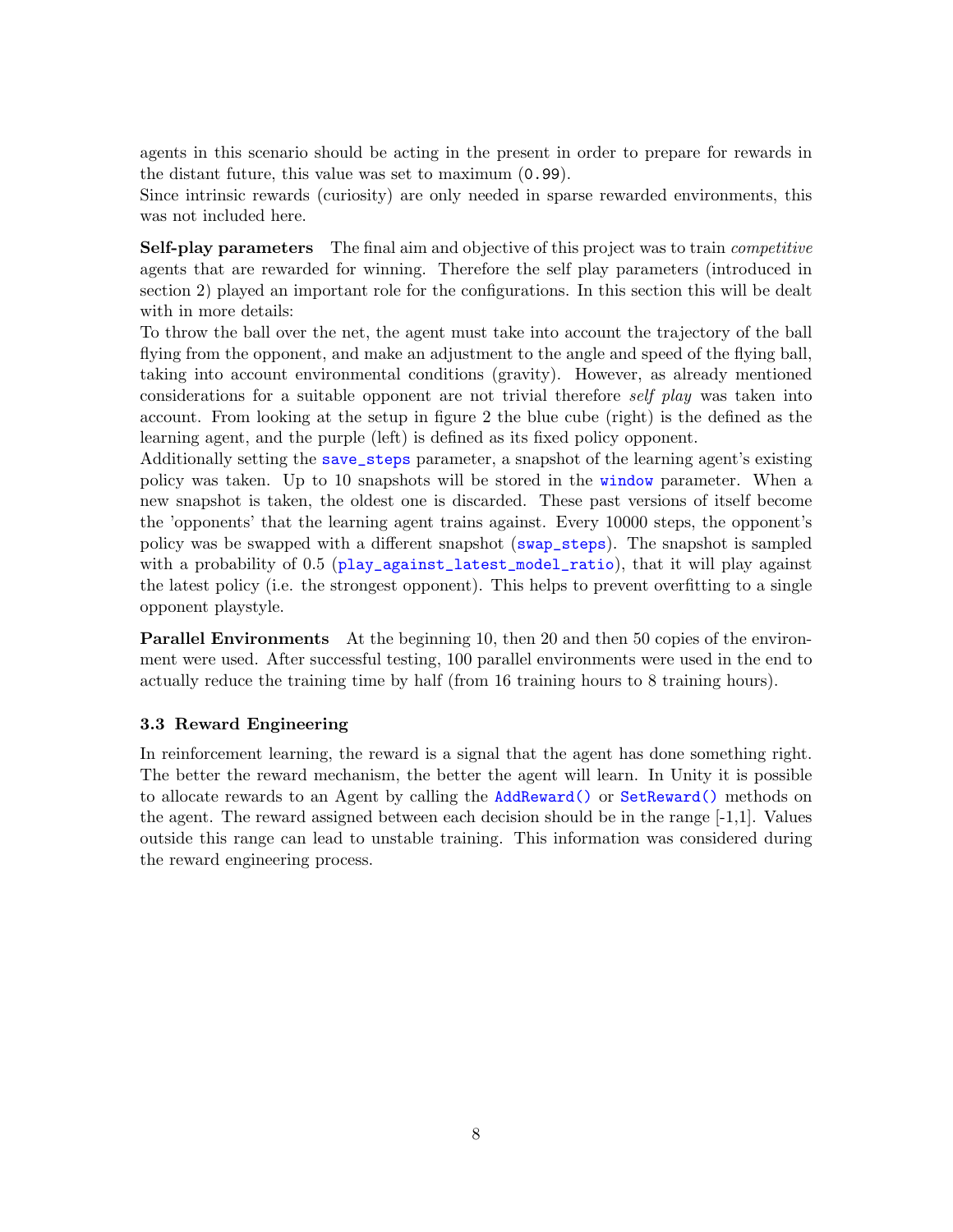### 3.3.1 ASPECTS

Through observations in the learning environment, aspects were considered, which are shown in the following visualization. The red border shows the boundary of the environment. The purple and blue squares are representative for both agents. In the middle there is a green line representing the green wall, over which the agents have to play the ball. The ball is the black circle in this case. The possible rewards (green) or punishments (red) shown here are from the perspective of the blue agent. That is why the bottom of the blue agent is also colored red and the one on the opposing side in green.



Figure 3: Reward Engineering using domain knowledge

Positive Rewards (green):

- 1. The ball hits the floor of the opponent's playground (winning)
- 2. The agent plays the ball over the wall
- 3. The agent plays the ball towards the wall
- 4. Agent hits the ball

Negative Rewards (red):

- 1. Adding a very small penalty over time (Unity suggested adding "an additional pertimestep penalty of -0.0003 to encourage agents to score". [\(Cohen](#page-11-3) [\(2020\)](#page-11-3) ))
- 2. The ball hits own floor (loosing)
- 3. The ball is hit out of bounds

After setting the simplest possible reward function  $(+1 \text{ winning}, -1 \text{ losing})$  in the first approach several tests were performed to get the best result using the aspects from above. The best parameter set was achieved with the following settings: The agents Reward was set to  $-1$  for winning and  $-1$  for loosing. If the agent plays the ball in the are near the green wall a very small reward  $(+0.02)$  was added, and another, a bit bigger reward for playing over the wall itself  $(+0.2)$ . For just hitting the ball a very small reward was set  $(+0.0002)$ just to encourage the hitting action and therefore to learn faster. A small penalty was added for playing the ball 'out of bounds', e.g. outside the court  $(-0.001)$ . The values in parentheses are the very final values, which were used after intensive testing for getting the best result.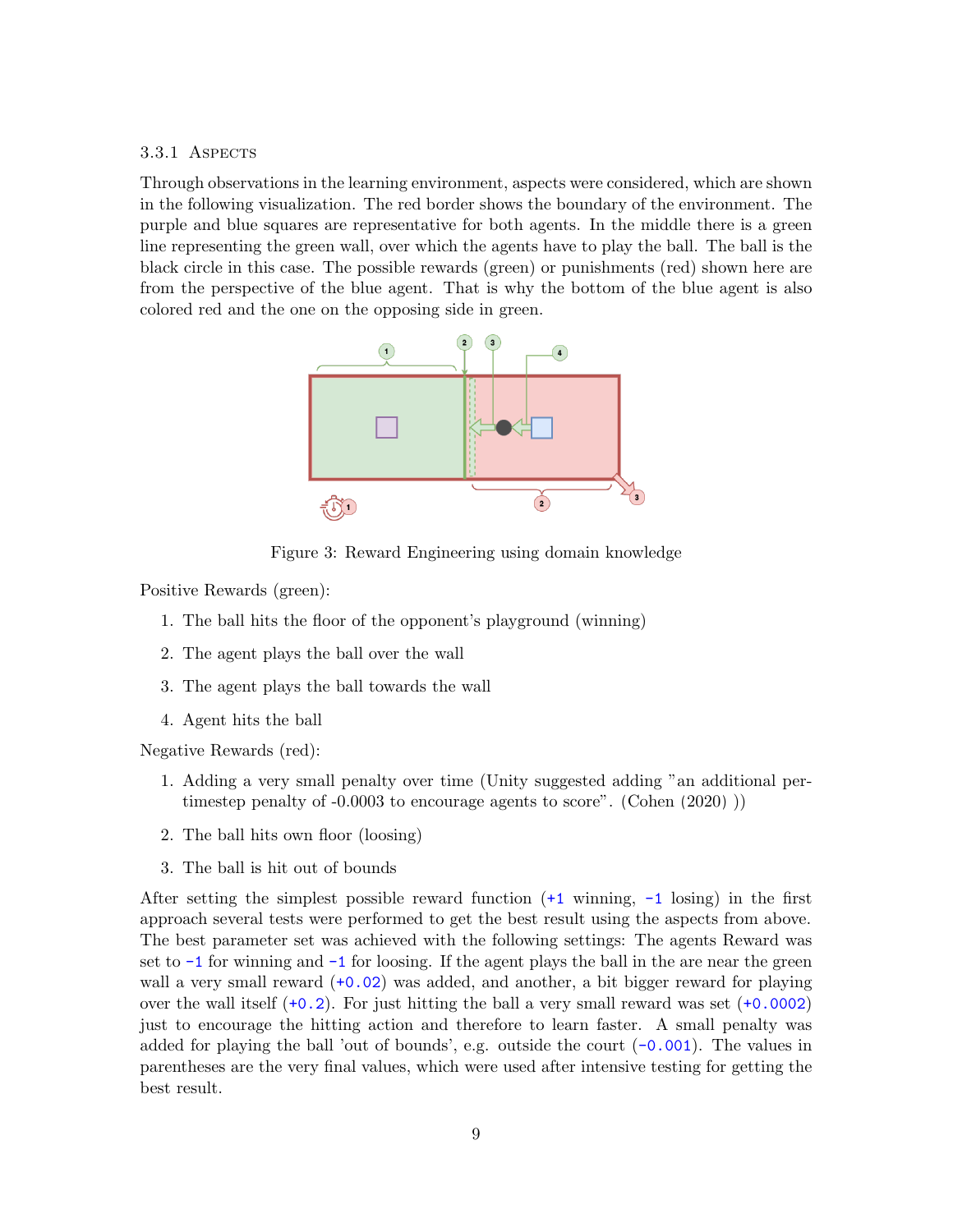3.3.2 Results

The next figures show some diagrams of the most mentionable test runs using the tensorboard:



ELO Figure [4](#page-9-0) shows three test runs are mentionable for comparison here:

<span id="page-9-0"></span>Figure 4: Agents Learning Curve using the ELO metric (per step, smoothed by 60%)

- Green line: represents a failing test run adding a negative reward each timestep and was used for testing Unity's recommendation. This was removed after the test run, since this led to very poor performance and did not work as expected.
- Light blue line: shows the initial test with the initial unity ml-agents-parameters to get an impression of the initial performance. The agent did not improve at all, so the whole parameter set needed to be reconfigured (as expected).
- Dark blue line: This is the best test run using the fine-tuned hyper-parameters mentioned in the last section showing a learning curve of a well performing agent.

Episode length The graphs in figure [5](#page-9-1) show the episode length of each test run.



<span id="page-9-1"></span>Figure 5: Episode Length (per step, smoothed by 60%)

• Green line: Even with adding penalty, the episode length increased first, but as the agent did not improve according to the ELO metric, this was not usable though.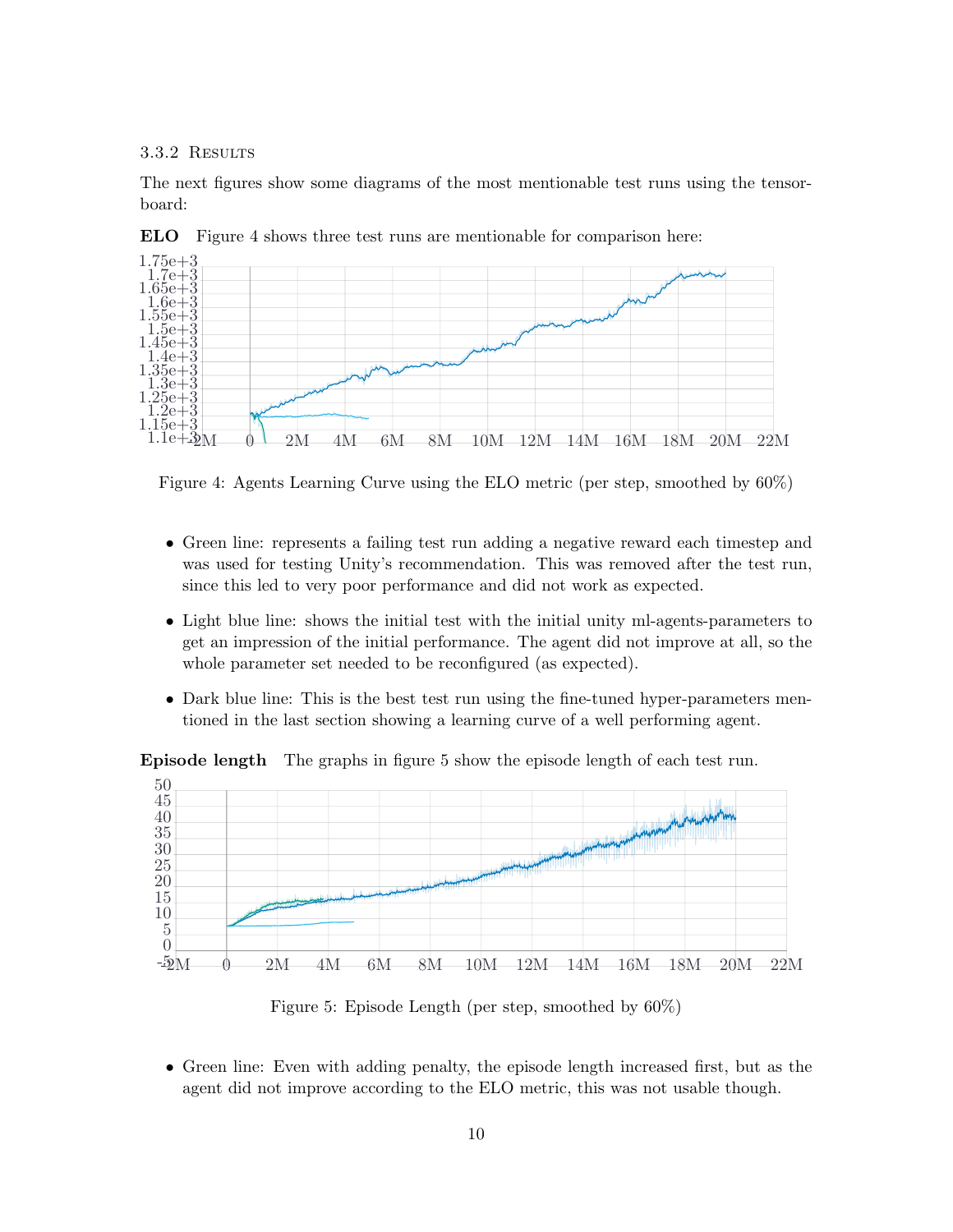- Light blue line: The episode length did not change over time.
- Dark blue line: In the final test run the episode length steadily increases, while the agents performance also increased (see figure [4\)](#page-9-0). Despite the high performance, the variation in episode length increases towards the end. But this was interpreted in such a way, that the agents learn to serve more shots which are harder to return, leading to this effect (for example it happened that the opponent was not able to return the ball, which also happens in realistic volleyball).

Of course, more test runs were performed to improve the performance of the agent step by step, but only the most interesting test runs are shown here.

Trainingvideo The best way to see this process of improvement is also to watch the short video attached. Finally one can see that the agents try to return interesting shots and have developed some kind of 'tactics' to make the game more difficult for the opponent.

The Additional reason for watching the improvement process visually was, because the ELO rating is a relative metric and (as mentioned before in the section [2\)](#page-1-0) it is only useful after the respective model has been observed and its performance evaluated by a real person. ELO was good simply for identifying that the model is improving, not necessarily for identifying whether the model was good or not. Therefore the training process was observed visually, too.

# <span id="page-10-0"></span>4. Conclusion

In this project, a competitive 3D volleyball game was designed using reinforcement learning. The agent was trained to play against its past snapshots, which provide a suitable challenge to become better. The ML-Agents library was used to support the implementation of the goal, as it provides a good learning environment for intelligent agents. First, the focus was on achieving an optimal learning result through suitable parameters, after which the implementation of the actual project was described. At the end, besides the description of the learning curve and its results, a video of the whole successful training process was recorded to show again the best improvements and milestones of the learning process.

For future improvements to the project, it can be considered that the agent can play against a real human as its opponent.

This conclusion also includes a few lessons learned, which will be listed here. It is helpful to have some experience with Unity and its behaviours itself before working with ML-agents. To come to the ML aspects, the environment must not be too complicated if you do not have enough knowledge of the matter. Giving rewards is a real difficulty of its own in RL and must be well thought out so that the learning effect is also optimal. For example, unsuitable or too few observations from an agent do not lead to learning success. Finally, the convergence process should be given time, because training a good model can often take hours, if not days. If these things are kept in mind, it is really fun to work with it and build up RL-projects.